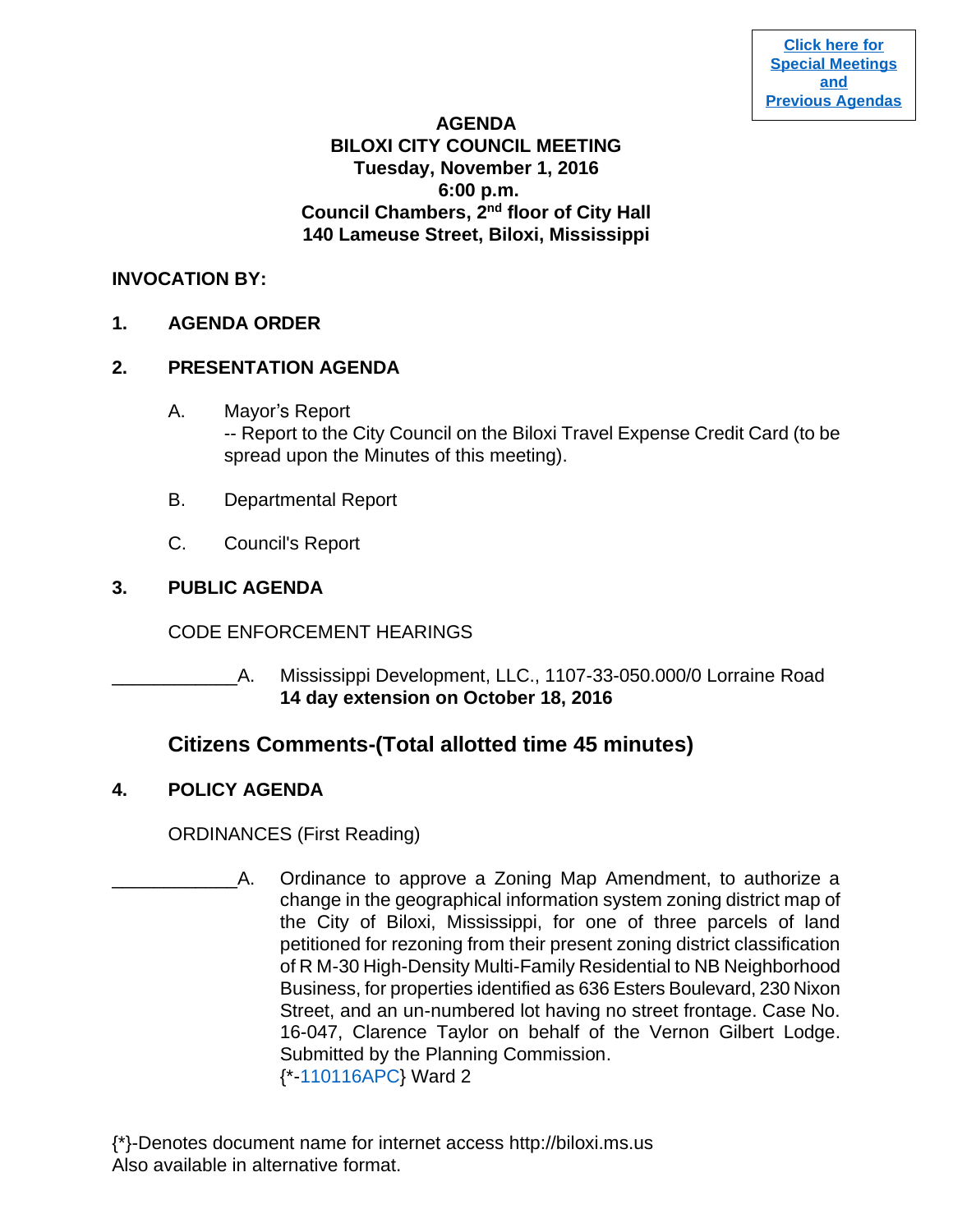# **4. POLICY AGENDA-Continued**

- \_\_\_\_\_\_\_\_\_\_\_\_B. Ordinance to approve a Comprehensive Zoning Map Amendment, to authorize a change in the geographical information system zoning district map of the City of Biloxi, Mississippi, with respect to eleven (11) tax parcels of property located North of Beach Boulevard, South of 1st Street, East of Pine Street, and West of Cedar Street to change zoning from NB Neighborhood Business to CB Community Business, for properties identified as 216 & 228 Beach Blvd.; 209, 211, 221, 223,1<sup>st</sup> Street.; 114 Pine St. and four un-addressed parcels. Case No. 16-050, City of Biloxi. Submitted by the Planning Commission {\*[-110116BPC}](http://www.biloxi.ms.us/agendas/citycouncil/2016/110116/110116bpc.pdf) Ward 1
	- \_\_\_\_\_\_\_\_\_\_\_\_C. Ordinance to establish Waterfront Design Standards and Guidelines within the Point Cadet, Back Bay of Biloxi, Biloxi Small Craft Harbor, and West Beach Boardwalk Overlay District zones. Submitted by the Planning Commission {\*[-110116CPC}](http://www.biloxi.ms.us/agendas/citycouncil/2016/110116/110116cpc.pdf)
	- D. Ordinance to approve a Comprehensive Zoning Map Amendment, to identify those specific parcels which could become part of the new Waterfront Design Standards and Guidelines Overlay District zones. Submitted by the Planning Commission {\*[-110116DPC}](http://www.biloxi.ms.us/agendas/citycouncil/2016/110116/110116dpc.pdf)

## RESOLUTIONS

\_\_\_\_\_\_\_\_\_\_\_\_E. Resolution of the Mayor and City Council of the City of Biloxi, Mississippi authorizing and directing the issuance in one or more taxexempt and/or taxable series of Tax Increment Financing Limited Obligation Revenue Bonds, Series 2016 (the Wal-Mart Neighborhood Market Project), of the City of Biloxi, Mississippi (the "City"), in the principal amount of not to exceed Two Million Five Hundred Thousand Dollars (\$2,500,000) to raise money for the purpose of paying the cost of (1) the infrastructure improvements, (2) capitalized interest, (3) a debt service reserve fund, if necessary, and (4) paying costs of issuance; and related matters. Introduced by Mayor Andrew "FoFo" Gilich.

{\*[-110416ALEG}](http://www.biloxi.ms.us/agendas/citycouncil/2016/110116/110116aleg.pdf)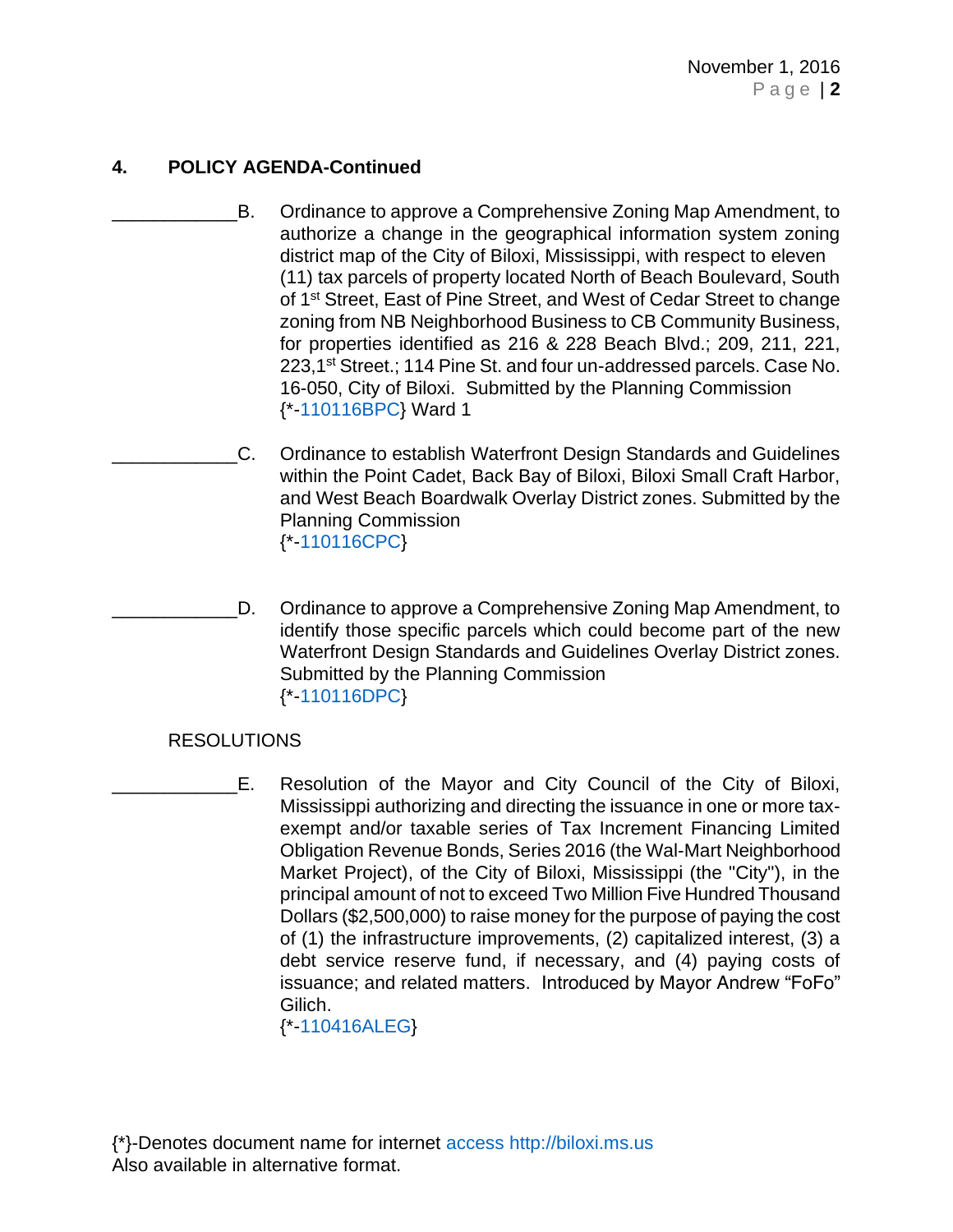## **5. CONSENT AGENDA**

- A. Resolution authorizing Task Order Three (3) with Volkert, Inc. scope of work includes development scheduling specifications for the South Contract. Introduced by Mayor Andrew "FoFo" Gilich. {\*[-102516AENG}](http://www.biloxi.ms.us/agendas/citycouncil/2016/110116/102516aeng.pdf) **Tabled one week on October 25, 2016**
	- B. Resolution Rescinding Resolution No. 485-16 authorizing expenditures to Biloxi Hardwood Club in the total amount of \$100 for advertisement in their basketball calendar. Introduced by Mayor Andrew "FoFo" Gilich. {\*[-110116AEXC}](http://www.biloxi.ms.us/agendas/citycouncil/2016/110116/110116aexc.pdf)
		- \_\_\_\_\_\_\_\_\_\_\_\_C. Resolution amending the Municipal Budget for the Fiscal Year to end September 30, 2017 and authorizing expenditures to the Gulf Coast Legislative Reception in the amount of \$1,500. Introduced by Mayor Andrew "FoFo" Gilich. {\*[-110116BEXC}](http://www.biloxi.ms.us/agendas/citycouncil/2016/110116/110116bexc.pdf)
- D. Resolution amending Prior Engagement of Special Counsel for Certain Legal Representation of the City of Biloxi with the firm Biggs, Ingram & Solop, PLLC. Introduced by Mayor Andrew "FoFo" Gilich. {\*[-110116ACON}](http://www.biloxi.ms.us/agendas/citycouncil/2016/110116/110116acon.pdf)
- \_\_\_\_\_\_\_\_\_\_\_\_E. Resolution authorizing acceptance of a Mississippi Gulf Coast National Heritage Area Grant for development of a city-wide driving and biking tour and amending the budget. Introduced by Mayor Andrew "FoFo" Gilich. {\*[-110116ACD}](http://www.biloxi.ms.us/agendas/citycouncil/2016/110116/110116acd.pdf)
- \_\_\_\_\_\_\_\_\_\_\_\_F. Resolution authoring a professional services contract for an African-American historic resource survey and national register nomination. Introduced by Mayor Andrew "FoFo" Gilich. {\*[-110116BCD}](http://www.biloxi.ms.us/agendas/citycouncil/2016/110116/110116bcd.pdf)
- \_\_\_\_\_\_\_\_\_\_\_\_G. Resolution authorizing the City of Biloxi to enter into a Supply Maintenance Agreement with R J Young Company for the Canon Copier, Serial No. DRL61995 utilized by the Magnolia Hotel, a function of the City's Community Development Department. Introduced by Mayor Andrew "FoFo" Gilich. {\*[-110116ACP}](http://www.biloxi.ms.us/agendas/citycouncil/2016/110116/110116acp.pdf)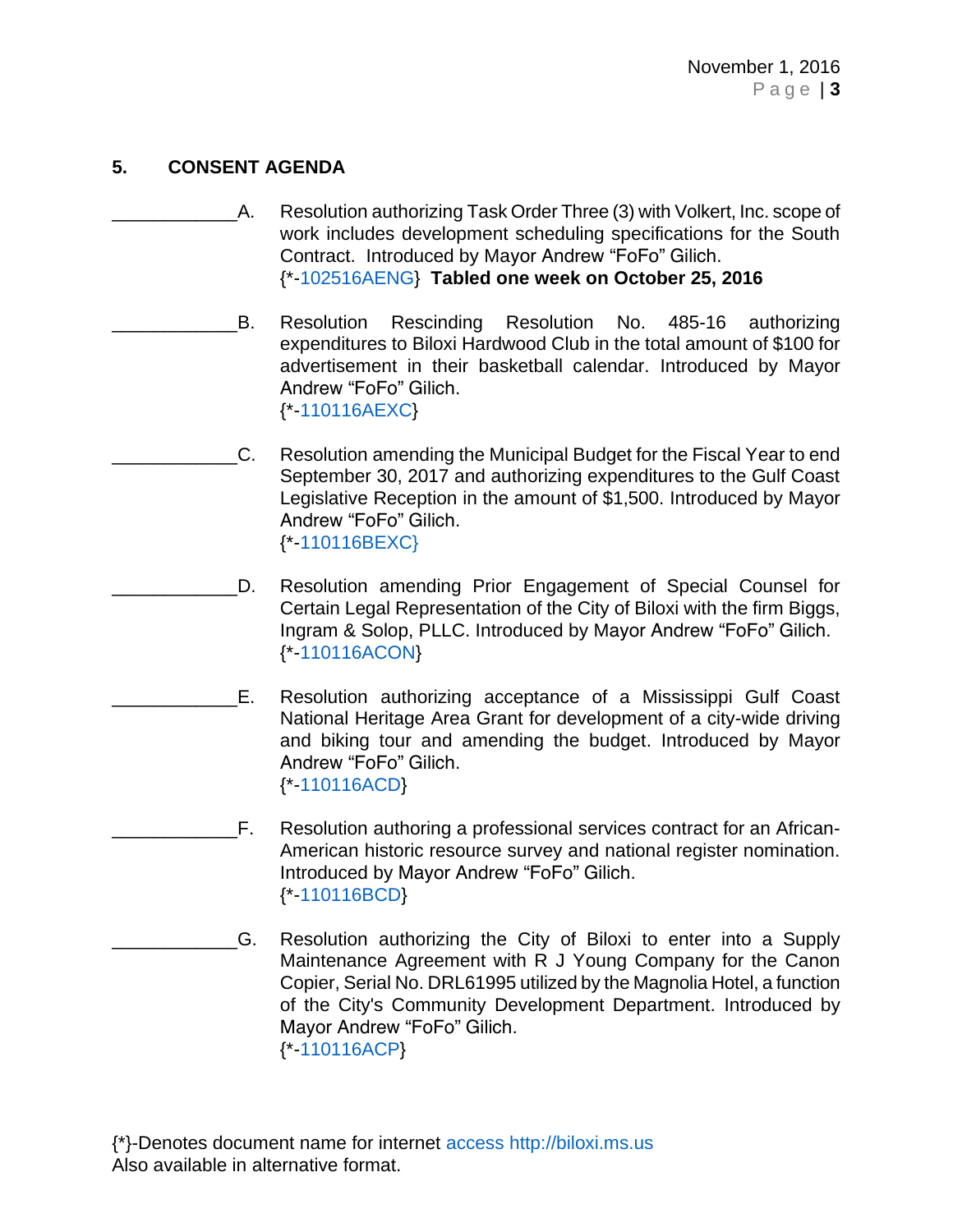### **5. CONSENT AGENDA-Continued**

- H. Resolution authorizing the City of Biloxi to enter into a Supply Maintenance Plan Agreement with R J Young Company for the Canon C2030 Copier, Serial No. EZS18238, utilized by the Bond House, a function of the City's Community Development Department. Introduced by Mayor Andrew "FoFo" Gilich. {\*[-110116BCP}](http://www.biloxi.ms.us/agendas/citycouncil/2016/110116/110116bcp.pdf)
- \_\_\_\_\_\_\_\_\_\_\_\_I. Resolution authorizing the City of Biloxi to enter into a Supply Maintenance Agreement with R J Young Company for a Canon copier, Serial No. HJZ52011, utilized by the Public Works Department. Introduced by Mayor Andrew "FoFo" Gilich. {\*[-110116CCP}](http://www.biloxi.ms.us/agendas/citycouncil/2016/110116/110116ccp.pdf)
	- J. Resolution authorizing the City of Biloxi to enter into a Digital Color Copier Agreement with South Mississippi Business Machines for the Sharp Copier, Serial No. 63013068, utilized by the Civic Center, a function of the Community Development Department. Introduced by Mayor Andrew "FoFo" Gilich. {\*[-110116ECP}](http://www.biloxi.ms.us/agendas/citycouncil/2016/110116/110116ecp.pdf)
		- K. Resolution authorizing the City of Biloxi to enter into an Equipment Lease Purchase Agreement with Key Government Finance, Inc. through Venture Technologies to upgrade the City's hardware, e-mail and wireless systems. Introduced by Mayor Andrew "FoFo" Gilich. {\*[-110116FCP}](http://www.biloxi.ms.us/agendas/citycouncil/2016/110116/110116fcp.pdf)
- \_\_\_\_\_\_\_\_\_\_\_\_L. Resolution authorizing the City of Biloxi to enter into the Short Form of Agreement between owner and engineer for Professional Services contract with Pickering Firm, Inc. for the engineering services needed to perform the Storm Water Management Update for the MS4 Permit with Mississippi Department of Environmental Quality (MDEQ). Introduced by Mayor Andrew "FoFo" Gilich. {\*[-110116GCP}](http://www.biloxi.ms.us/agendas/citycouncil/2016/110116/110116gcp.pdf)
	- \_\_\_\_\_\_\_\_\_\_\_\_M. Resolution amending the Municipal Budget of the Biloxi Police Department for the Fiscal Year ending September 30, 2017 in the amount of \$25,000. Introduced by Mayor Andrew "FoFo" Gilich. {\*[-110116APD}](http://www.biloxi.ms.us/agendas/citycouncil/2016/110116/110116apd.pdf)
- N. Resolution authorizing expenditure to the Gulf Regional Planning Commission in the total amount of \$20,000. Introduced by Mayor Andrew "FoFo" Gilich. {\*[-110116CEXC}](http://www.biloxi.ms.us/agendas/citycouncil/2016/110116/110116cexc.pdf)

{\*}-Denotes document name for internet [access http://biloxi.ms.us](access%20http:/biloxi.ms.us) Also available in alternative format.